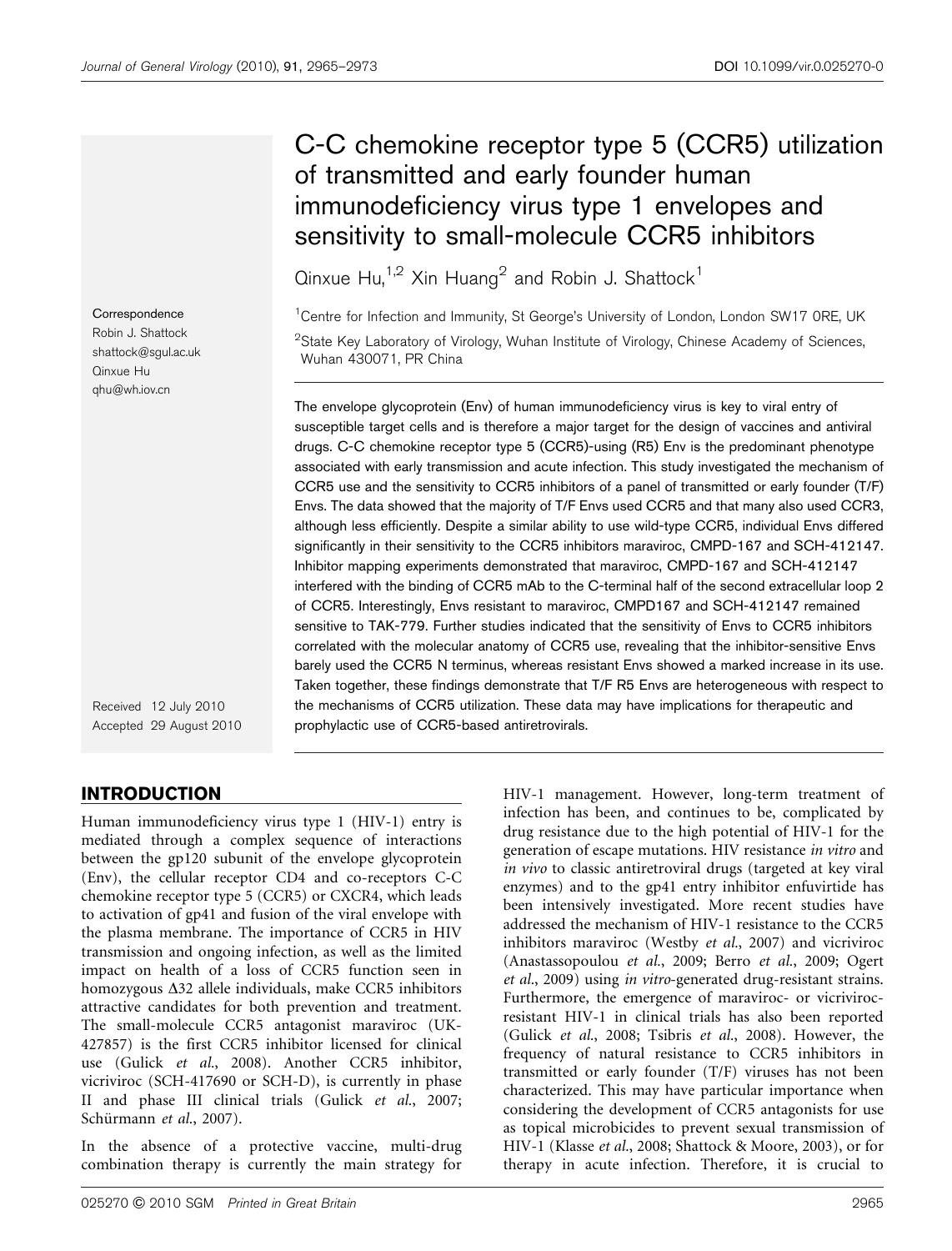understand the sensitivity of primary HIV-1 strains to CCR5 inhibitors, in particular that of T/F viruses. A previous study reported that, compared with Envs from chronically infected subjects, T/F Envs demonstrated equivalent or modestly enhanced resistance to the fusion inhibitor T1249 and broadly neutralizing antibodies ([Keele](#page-7-0) et al.[, 2008\)](#page-7-0). In the current study, we investigated the molecular anatomy of co-receptor (Hu et al.[, 2000b\)](#page-7-0) utilization by T/F Envs. In addition, we characterized the sensitivity of T/F Envs to the small-molecule CCR5 inhibitors maraviroc, CMPD-167 and SCH-412147, and explored the mechanisms of inhibition and natural resistance to this class of entry inhibitors.

#### RESULTS

#### Co-receptor utilization of T/F HIV-1 Envs

A previous study by others did not reveal a natural resistance to a small CCR5 inhibitor in primary CCR5-using (R5) isolates (Dorr et al.[, 2005](#page-7-0)). In this study, we focused exclusively on the assessment of T/F Envs. The genetic and phenotypic characterization of T/F HIV-1 Envs used in this study, derived by single-genome amplification from subjects with acute clade B viral infection, has been described previously (Keele et al.[, 2008\)](#page-7-0). These T/F Envs revealed a consistent pattern of CCR5 dependence. In this study, using a well-established Env-mediated cell–cell fusion system [\(Hu](#page-7-0) et al.[, 2000a](#page-7-0)), we further characterized CCR3 utilization and its association with the use of CCR5 and CXCR4. Amongst the 20 tested T/F env clones, all used CCR5, and two clones,

WEAUd15.410.5017 and 1058\_11.B11.1550, also used CXCR4 (Fig. 1a). These two R5X4 Envs also demonstrated good fusogenic activity with CCR3. In addition, many of the R5 Envs were able to use CCR3, although less efficiently, and several showed comparable use of CCR3 to the two R5X4 clones. As the V3 loop is the major determinant for coreceptor utilization, we compared the V3 amino acid sequences. The two R5X4 sequences had positively charged lysine (K) or arginine (R) at position 306 (Fig. 1b), whereas all the R5 sequences had a serine  $(S)$  or glycine  $(G)$ . It is known that the overall positive charge of the V3 loop is correlated with the negatively charged surface of the extracellular domains of CXCR4. Therefore, a positively charged K or R at position 306 may account for the R5X4 phenotype. In contrast, there was no discernible motif predicting the efficacy of CCR3 utilization.

#### Sensitivity of T/F HIV-1 Envs to small-molecule CCR5 inhibitors

In addition to being used as therapeutic drugs for treatment, CCR5 inhibitors could be used prophylactically to prevent HIV transmission. Understanding whether T/F Envs are sensitive to CCR5 inhibitors may provide important information for topical microbicide development and treatment of acute infection. We therefore conducted experiments to test the sensitivity of T/F Envs to the CCR5 antagonists maraviroc, CMPD-167 and SCH-412147 in a widely used cell–cell fusion assay. Maraviroc inhibited the fusogenic activity of the majority of R5 Envs in a dose-dependent manner [\(Fig. 2a\)](#page-2-0). Of interest, several Envs, particularly 1059\_09.A4.1460 and 63358.p3.4013,



Fig. 1. Co-receptor use of T/F HIV-1 Envs. (a) Fusogenic activity of T/F HIV-1 Envs. QT6 effector cells were prepared by infection with vTF1.1 for 1 h, followed by transfection with Env expression constructs. Target QT6 cells were transfected with CD4 and candidate coreceptor in pcDNA3, and a construct encoding luciferase under the transcriptional control of the T7 promoter. The effector and target cell populations were mixed at 16–18 h following transfection, and luciferase activity of cell lysates was determined approximately 8 h later. Fusogenic activity was shown as relative light units (RLU). Data are representative of three independent experiments, with each determination performed in triplicate (mean± SD). (b) Alignment of V3 loop sequences of T/F Envs. V3 loop sequences were aligned using BioEdit 7.0. Amino acid position 306 is indicated by an asterisk.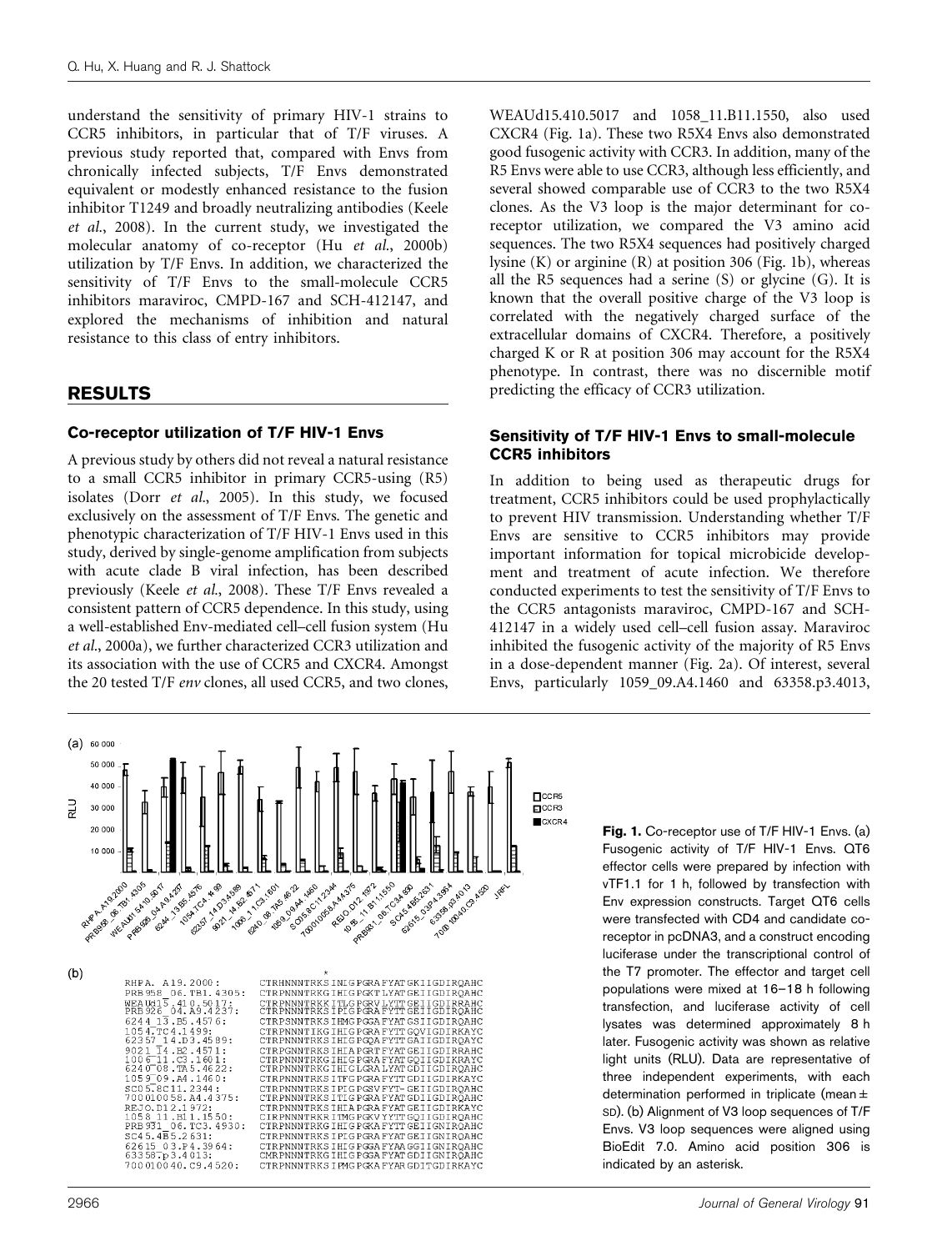<span id="page-2-0"></span>

Fig. 2. Sensitivity to small-molecule CCR5 inhibitors of T/F HIV-1 Envs in cell–cell fusion. QT6 effector cells were prepared by infection with vTF1.1 for 1 h followed by transfection with Env expression constructs. Target QT6 cells were transfected with CD4 and CCR5 in pcDNA3, and a construct encoding luciferase under the transcriptional control of T7 promoter. At 16–18 h post-transfection, target cells were pre-treated with serially diluted CCR5 inhibitor maraviroc (a), CMPD-167 (b) or SCH-412147 (c) for 30 min before mixing with effector cells. The luciferase activity of cell lysates was determined approximately 8 h later. The fusogenic activity in medium alone was arbitrarily set to 100% for each Env. Data are representative of three independent experiments, with each determination performed in triplicate (mean $\pm$ SD).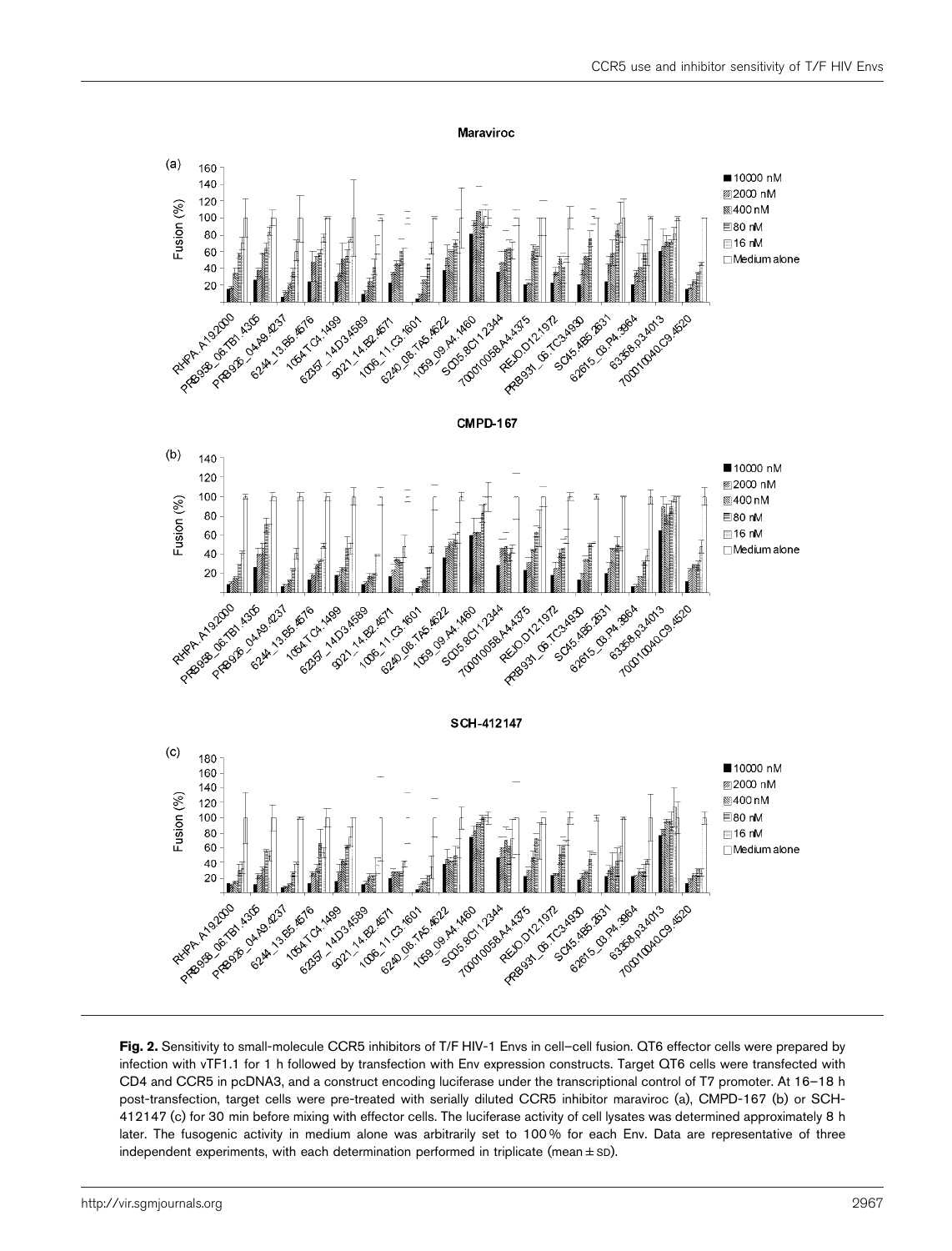were significantly resistant to maraviroc, and complete inhibition was not achieved even at  $10 \mu M$  drug concentration, whilst others were inhibited with an  $IC_{50}$  range from  $0.059$  to  $4.23 \mu M$ . Similar patterns were observed when CMPD-167 and SCH-412147 were tested against these same Envs ([Fig. 2b, c](#page-2-0)).

To confirm the findings in fusion assays, further experiments were performed in an infection assay using pseudotyped viruses containing the Env glycoproteins to infect TZM-bl cells. Several Envs were tested, including the R5X4 clone WEAUd15.410.5017, the resistant clones 1059\_ 09.A4.1460 and 63358.p3.4013, and the highly sensitive clone 700010040.C9.4520. Clone 1059\_09.A4.1460 was poorly infectious in the pseudotype infection system; therefore, only pseudotyped viruses with comparable infectivity were further analysed. Although the three pseudotyped viruses had similar infectivity in the absence of inhibitors, they demonstrated a range of sensitivities to the CCR5 inhibitors (Fig. 3). Not surprisingly, as TZM-bl cells express both CCR5 and CXCR4, the R5X4 Env WEAUd15.410.5017 was seen to be resistant to maraviroc, CMPD-167 and SCH-412147. In agreement with the fusogenic results, 700010040.C9.4520 was highly sensitive to all three CCR5 antagonists. In contrast, 63358.p3.4013 was significantly less sensitive to the CCR5 inhibitors. Together, these data suggested that, whilst the majority of T/F Envs were fully sensitive to CCR5 inhibitors, some individual T/F Envs can differ significantly in their sensitivity to CCR5 drugs.

#### Mechanisms of CCR5 inhibition and inhibitor resistance

Maraviroc, CMPD-167 and the SCH-412147-related vicriviroc are thought to bind to the transmembrane domains of CCR5 (Briz et al.[, 2006](#page-7-0); [Kuhmann & Hartley, 2008](#page-7-0)). To explore further the mechanisms of CCR5 inhibition, we performed epitope mapping experiments using anti-CCR5 mAbs with specificity for the N terminus of CCR5 or for the secondary extracellular loop (ECL2), the two primary domains mediating HIV entry. The mAb 3A9 binds to the N terminus of CCR5, whilst mAb 2D7 binds to the N terminus of ECL2 and mAb 45531 to the C-terminal half of ECL2 ([Fig. 4a](#page-5-0)) (Lee et al.[, 1999;](#page-7-0) Wu et al.[, 1997\)](#page-8-0). Pretreatment with maraviroc, CMPD-167 or SCH-412147 did not block the binding of 3A9 and 2D7 to CCR5-expressing Chinese hamster ovary (CHO) cells [\(Fig. 4a\)](#page-5-0). In contrast, maraviroc, CMPD-167 and SCH-412147 all inhibited the binding of mAb 45531. Although these data are not a definitive indication of physical interaction between these CCR5 inhibitors and CCR5 ECL2, they do indicate that their binding to the transmembrane domains of CCR5 is sufficient to disrupt the conformation of the extracellular domain, inhibiting binding of 45531 mAb to ELC2 and utilization of CCR5 by sensitive R5 clones.

Our previous studies demonstrated that R5 Envs vary in their ability to utilize the molecular anatomy of CCR5 [\(Hu](#page-7-0) et al.[, 2000b](#page-7-0), [2005\)](#page-7-0). In the current study, we observed that individual T/F Envs differed significantly in their sensitivity



Fig. 3. Sensitivity to small-molecule CCR5 inhibitors of T/F HIV-1 Envs in pseudotyped-virus infection. Stocks of pseudotyped reporter viruses were prepared by co-transfecting 293T cells with Env expression constructs and plasmid pHIV $\Delta$ Env for 48 h and then harvested. TZM-bl cells were pre-treated with serially diluted CCR5 inhibitor maraviroc (a), CMPD-167 (b) or SCH-412147 (c) for 30 min before pseudotyped viruses were added. The luciferase activity of cell lysates was determined approximately 24 h later. The infectivity in medium alone was arbitrarily set to 100 % for each Env. Data are representative of three independent experiments, with each determination performed in triplicate (mean  $\pm$  SD).

to CCR5 inhibitors. We hypothesized that the sensitivity to CCR5 inhibitors might be reflected by the molecular anatomy of CCR5 use. To test this hypothesis, the fusogenic activities of T/F Envs were examined using chimeras between CCR5, the primary co-receptor, and CXCR2 (also known as IL-8RB). To maintain maximal structural integrity, the hybrid 5BBB contained the first 20 aa of CCR5 fused to the body of CXCR2, whilst the hybrid B555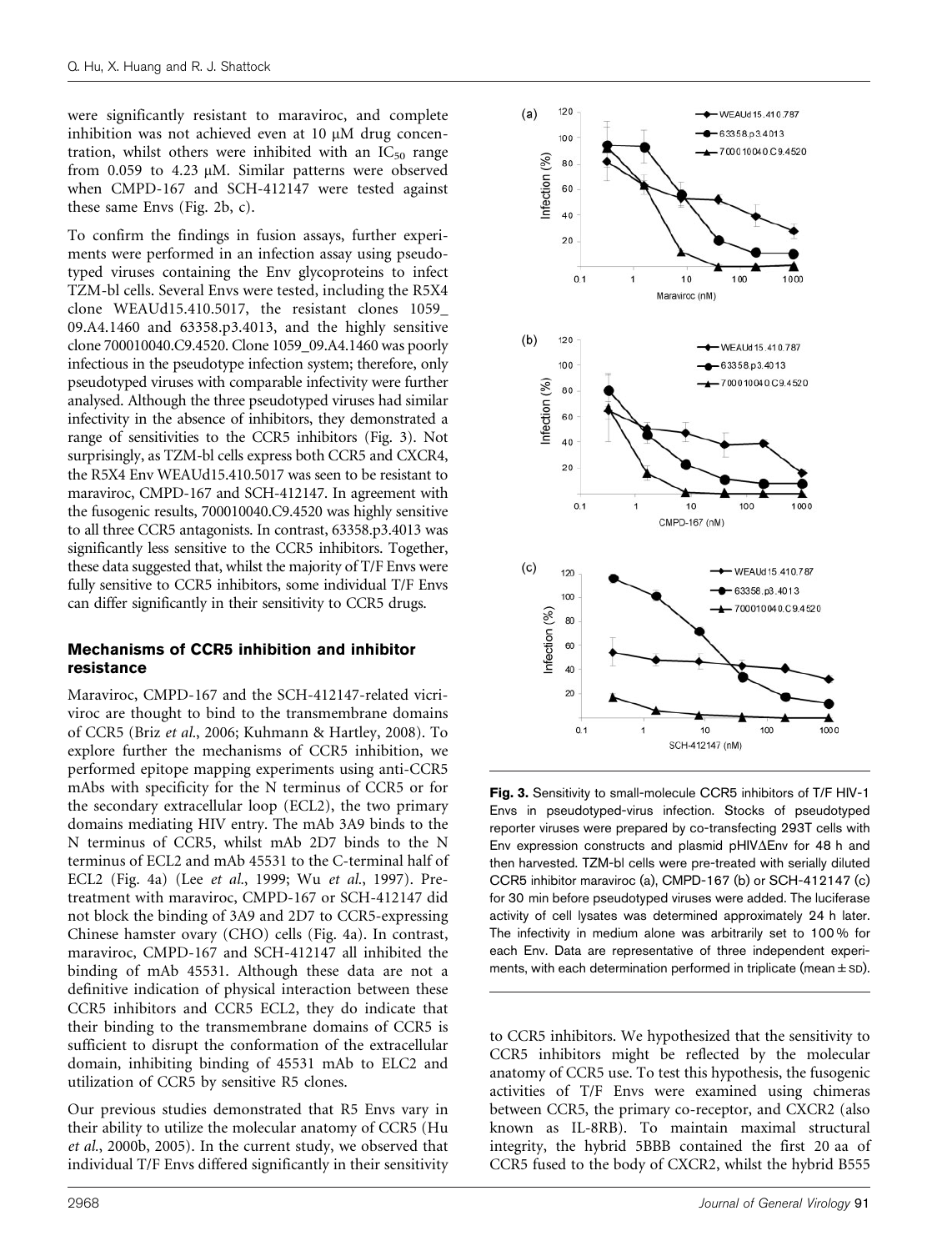contained the first 34 aa of CXCR2 with the body of CCR5. We tested 1059\_09.A4.1460 and 63358.p3.4013, together with two sensitive env clones, 1006\_11.C3.1601 and 700010040.C9.4520. All four Envs utilized B555, the body of CCR5, although for 700010040.C9.4520 this was very inefficient ([Fig. 4b](#page-5-0)). Of note, the sensitive clones, 1006\_ 11.C3.1601 and 700010040.C9.4520, barely used 5BBB, whereas 1059\_09.A4.1460 and 63358.p3.4013 retained 60– 80 % of their fusogenic activity with 5BBB when compared with that of CCR5. Together, our data demonstrated that there is a significant correlation between sensitivity to CCR5 inhibitors and the use of CCR5 chimeras by Envs.

A previous study indicated that all tested T/F R5 Envs were sensitive to TAK-779 in a pseudotyped virus infection assay (Keele et al.[, 2008\)](#page-7-0). In agreement, we found that the R5 env clones, including 1059\_09.A4.1460 and 63358.p3.4013, were sensitive to TAK-779 in a dose-dependent fashion in the cell–cell fusion system ([Fig. 4c\)](#page-5-0), with an  $IC_{50}$  of 13.04 and 6.3  $\mu$ M, respectively, despite TAK-779 being much less potent than the other three CCR5 antagonists. As 1059\_09.A4.1460 and 63358.p3.4013 showed significant resistance to maraviroc, CMPD-167 and SCH-412147, we looked further at the mechanism of resistance using CCR5/ CXCR2 chimeras. All four tested CCR5 inhibitors completely blocked the fusogenic activity of 1059\_09.A4.1460 or 63358.p3.4013 with the body of CCR5 (B555) ([Fig. 4d\)](#page-5-0). Of great interest, only TAK-779 inhibited the fusogenic activity of 1059\_09.A4.1460 or 63358.p3.4013 with the N terminus of CCR5 in a dose-dependent manner, whilst maraviroc, CMPD-167 and SCH-412147 did not achieve complete inhibition even at a high concentration. TAK-779 can suppress the binding of mAb 45531 to CCR5 [\(Baba](#page-7-0) et al.[, 1999](#page-7-0)) and the binding sites for TAK-779 on CCR5 have been suggested to be located near the extracellular surface of the receptor, within a cavity formed between transmembrane helices 1, 2, 3 and 7 ([Dragic](#page-7-0) et al., 2000). TAK-779 has also been reported to bind to CCR2b and CXCR3, but there has been no evidence that it antagonizes CXCR2 (Baba et al.[, 1999;](#page-7-0) Gao et al.[, 2003](#page-7-0)). Our data suggested that the inhibitory mechanisms of maraviroc, CMPD-167 and SCH-412147 may be somewhat different to that of TAK-779.

## **DISCUSSION**

By characterizing T/F HIV-1 Envs in cell–cell fusion and pseudotype infection assays, as well as determining their sensitivity to CCR5 inhibitors, we confirmed that the majority of T/F Envs used CCR5 and identified that some of the Envs also used CCR3, although less efficiently. In addition, T/F Envs significantly differed in their sensitivity to the CCR5 inhibitors maraviroc, CMPD-167 and SCH-412147, which can interfere with the binding of anti-CCR5 mAb to the C-terminal half but not to the N terminus of ECL2 of CCR5. Further study demonstrated that the sensitivity of Envs to CCR5 inhibitors correlated strongly with the molecular anatomy of CCR5 utilization.

A previous study identified and characterized T/F Envs in primary infection from subjects including heterosexual and homosexual encounters (Keele et al.[, 2008\)](#page-7-0). Of the 20 full-length Envs tested in the current study, WEAUd15. 410.5017 and 1058\_11.B11.1550 utilized CCR5 and CXCR4 as well as CCR3. Correspondingly, the R5X4 Envs had a positively charged lysine or arginine at position 306. Several R5 Envs also used CCR3, although considerably less efficiently than CCR5. We did not observe a correlation between transmission route and co-receptor usage. Although we focused exclusively on the characterization of T/F Envs in this study, previous studies have suggested that some clade B Envs can also use CCR3 (Hu [et al.](#page-7-0), [2000a](#page-7-0); [Nedellec](#page-7-0) et al., 2009). Potential targets for CCR3 mediated infection include microglial cells, macrophages, eosinophils and T-helper 2 cells ([Aasa-Chapman](#page-7-0) et al., [2006\)](#page-7-0). The significance of CCR3 utilization by T/F Envs remains to be determined further. The T/F Envs demonstrate equivalent or modestly enhanced resistance to the fusion inhibitor T1249 and broadly neutralizing antibodies (4E10, 2F5, b12 and 2G12), and less sensitivity to sCD4 and mAb 17b (Keele et al.[, 2008\)](#page-7-0). In the current study, we found that they varied significantly in their sensitivity to the CCR5 inhibitors maraviroc, CMPD-167 and SCH-412147. Given that maraviroc, CMPD-167 and SCH-412147 can all interfere with the binding of mAb 45531, it is not surprising that all the tested Envs showed a similar pattern of sensitivity to these compounds in cell–cell fusion and pseudotype infection assays. However, at least a 3 log higher concentration of drug was needed in the cell–cell fusion assay to achieve a similar inhibition to that seen in the infection assay. This discrepancy may reflect the high cell–cell fusion efficiency mediated by HIV-1 Env, also seen with other entry inhibitors (Reeves et al.[, 2002](#page-8-0)). In addition, cell-surface expression of CCR5 may also have influenced the potency of inhibition (Ketas et al.[, 2007\)](#page-7-0). Nevertheless, our findings may have biological relevance because cell–cell spread of HIV-1 could be more efficient than virus–cell infection.

Due to the high degree of diversity amongst the T/F Envs, we are currently unable to identify specific sequence variations associated with variable sensitivity to CCR5 inhibitors. Using an *in vitro* resistance generation system, studies carried out by other groups have failed to reveal a common resistance pathway against small-molecule CCR5 inhibitors. Even under the selection pressure of the same drug, different strains appear to escape by mutating different Env sequences. For instance, [Ogert](#page-7-0) et al. [\(2008,](#page-7-0) [2009\)](#page-8-0) recently reported that K305R, R315Q and K319T amino acid changes in the V3 loop, along with P437S in C4, completely reproduced the vicriviroc resistance phenotype in a chimeric strain ADA envelope. Others, however, showed that the substitutions K305R, H308P, A316V and G321E in the V3 loop or changes of G516V, M518V and F519I in the gp41 fusion peptide conferred vicriviroc resistance ([Anastassopoulou](#page-7-0) et al., [2009](#page-7-0); Berro et al.[, 2009](#page-7-0)). In contrast, [Westby](#page-8-0) et al. (2007)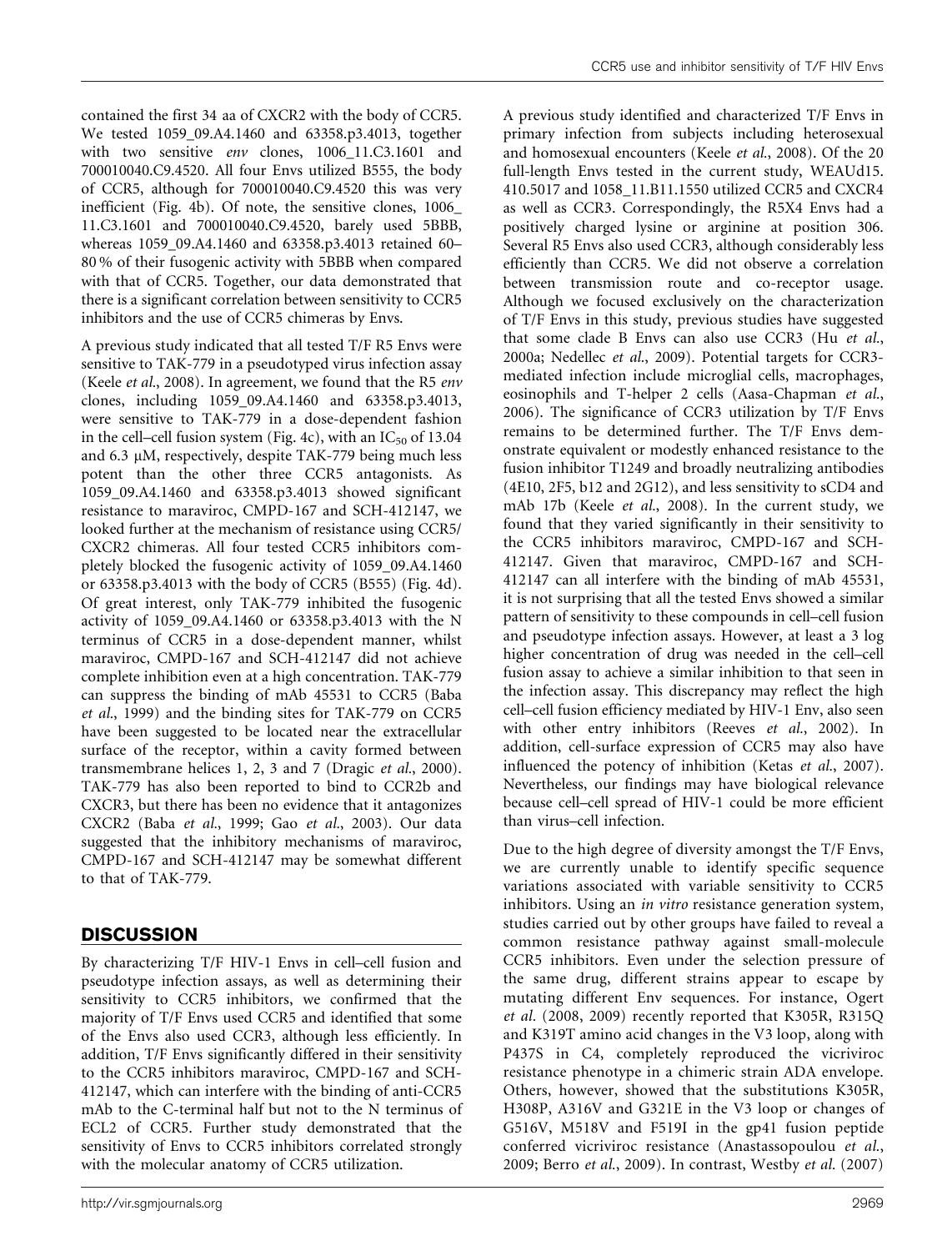<span id="page-5-0"></span>

reported that two amino acid substitutions (A316T and I323V) in the V3 loop conferred maraviroc resistance. However, we did not observe any of these associations in our sequences.

It is well described that the N terminus and ECL2 of CCR5 both play critical and distinct roles in HIV infection. In particular, the tip of the V3 region of gp120 binds to ECL2 of CCR5, whilst the base and stem of V3 and the bridging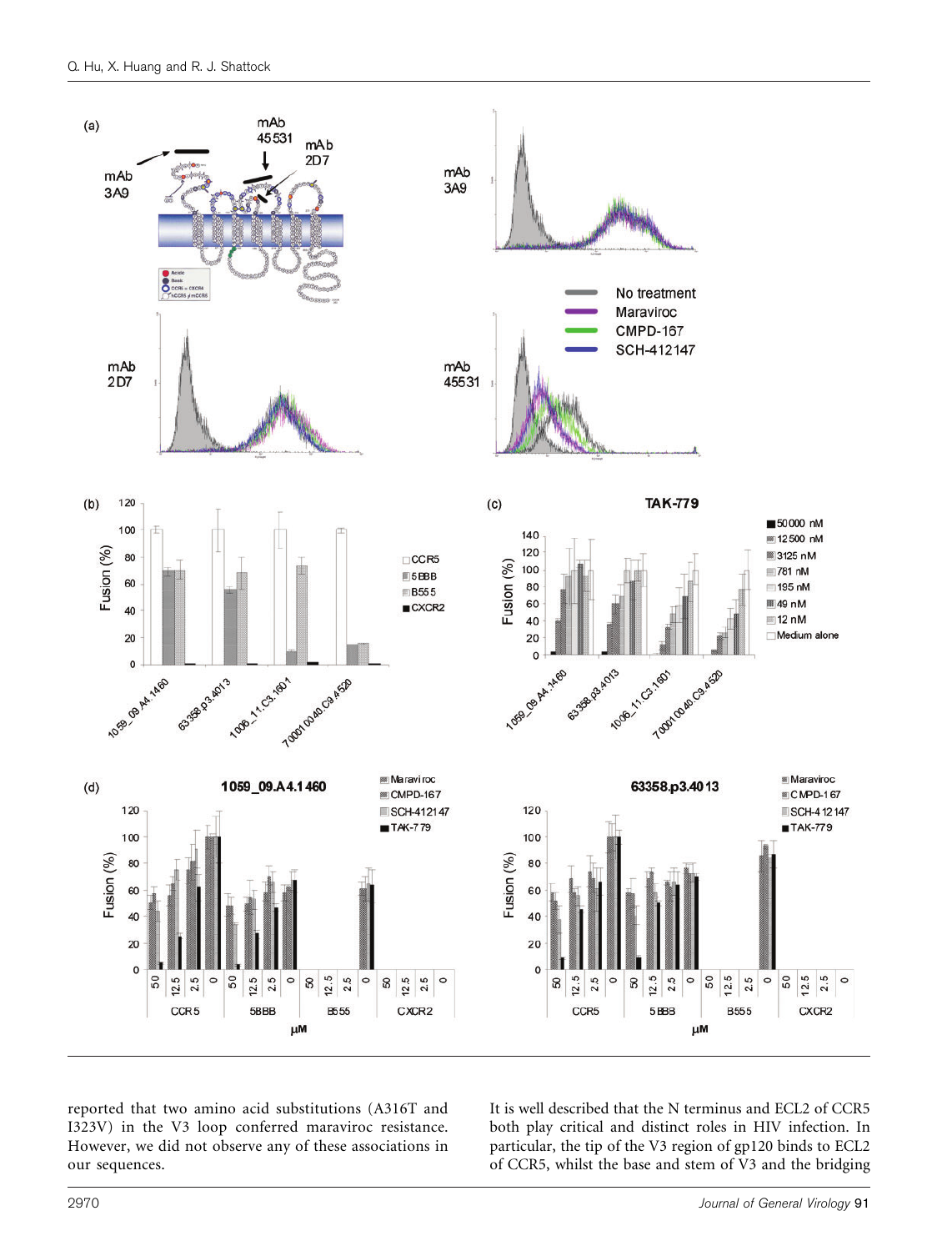Fig. 4. Mechanisms of CCR5 inhibition and inhibitor resistance. (a) Binding epitopes of CCR5 inhibitors. CHO-CCR5 stable transfectants were treated with 1  $\mu$ M of each respective CCR5 inhibitor for 1 h, washed extensively and stained with PEconjugated anti-CCR5 mAb 3A9, 2D7, 45531 or with isotype-matched control IgG before analysis by flow cytometry. hCCR5, human CCR5; mCCR5, mouse CCR5. (b-d) Fusogenic activity of T/F HIV-1 Envs with CCR5/CXCR2 chimeras (b), with CCR5 in the presence of CCR5 inhibitor TAK-779 (c) and with CCR5/CXCR2 chimeras in the presence of the CCR5 inhibitor maraviroc, CMPD-167, SCH-412147 or TAK-779 (d). QT6 effector cells were prepared by infection with vTF1.1 for 1 h, followed by transfection with Env expression constructs. Target QT6 cells were transfected with CD4 and CCR5 or CCR5/ CXCR2 chimera in pcDNA3, and a construct encoding luciferase under the transcriptional control of the T7 promoter. The effector and target cell populations were mixed at 16–18 h after transfection, and the luciferase activity of cell lysates was determined approximately 8 h later. In experiments using CCR5 drugs, target cells were pre-treated with serially diluted CCR5 inhibitor for 30 min before mixing. The fusogenic activity with CCR5 was arbitrarily set to 100 %. Data are representative of three independent experiments, with each determination performed in triplicate (mean ± sp).

sheets bind to the N terminus. We demonstrated previously that loss of the V3 crown  $\beta$ -hairpin disrupted utilization of the body of CCR5 (Hu et al.[, 2000b\)](#page-7-0), whilst mutations in the stem of V3 abolished the utilization of the N terminus and the body of CCR5 (Hu et al.[, 2005](#page-7-0)). In the current study, we observed that the resistant Envs had very high fusogenic activity with the N terminus of CCR5, whereas the sensitive Envs barely used the CCR5 N terminus. This is in agreement with our epitope-mapping experiments, which demonstrated that maraviroc, CMPD-167 and SCH-412147 interfered with the binding of mAb 45531 to the C-terminal half of ECL2. As suggested by others, binding of the CCR5 small-molecule inhibitors SCH-351125 (SCH-C) and SCH-350581 (AD101) to the transmembrane domains of CCR5 may disrupt the conformation of its extracellular domains, thereby inhibiting ligand binding to CCR5 ([Tsamis](#page-8-0) et al., 2003). Our findings suggest that an enhanced interaction of gp120 with the N terminus of CCR5 may account for the resistance to small-molecule CCR5 inhibitors, which target the body of CCR5. In agreement, using truncated CCR5 and mutants, Berro et al. [\(2009\)](#page-7-0) and Ogert et al. [\(2009\)](#page-8-0) observed that in vitro-generated vicriviroc-resistant HIV-1 and Envs derived from a clade D-infected subject who developed resistance to vicriviroc while participating in a phase II trial (Ogert et al.[, 2010](#page-8-0)) had increased dependency on interactions with the CCR5 N terminus.

Of interest, all the tested R5 Envs, including those resistant to maraviroc, CMPD-167 and SCH-412147, were sensitive to TAK-779. Despite these inhibitors having a similar mechanism of action and fitting in the same binding pocket formed by the transmembrane domains of CCR5 ([Kondru](#page-7-0) et al., 2008; [Maeda](#page-7-0) et al., 2006; [Seibert](#page-8-0) et al., [2006\)](#page-8-0), the impact of their binding on the conformation of CCR5 may differ between molecules. This is strengthened by the observation that only TAK-779 was able to inhibit the entry of Envs through the N terminus of CCR5. Our results are in agreement with the notion that, although small-molecule CCR5 inhibitors occupy overlapping binding pockets on the receptor and act via a similar mechanism, the conformational details of the inhibitory effect may differ between molecules ([Kuhmann & Hartley,](#page-7-0) [2008\)](#page-7-0).

Given that HIV Env is a principal target for the design of vaccines and antiviral drugs, molecular characterization of T/F Envs may be crucial to the design of effective prevention strategies ([McMichael](#page-7-0) et al., 2010). The findings in this study demonstrate that T/F Envs display a wide range of sensitivities to small-molecule CCR5 inhibitors and this may have implications for the preventative and/or therapeutic use of this new class of antiretrovirals.

## **METHODS**

Cells, env genes, CCR5 inhibitors and mAbs. The Japanese quail fibrosarcoma cell (QT6) line was purchased from the ATCC. The TZM-bl cell line was obtained through the AIDS Research and Reference Reagent Program, Division of AIDS, NIH (MD, USA). The 293T cell line was purchased from Invitrogen. The CHO-CCR5 cell line has been described previously (Hu et al.[, 2000a, b\)](#page-7-0). The T/F env clones have been previously described and were kindly provided by the Centre for HIV/AIDS Vaccine Immunology (CHAVI) ([Keele](#page-7-0) et al., [2008](#page-7-0)). The CCR5 inhibitors maraviroc and SCH-412147 were provided by the International Partnership for Microbicides. CMPD-167 and TAK-779 have been described previously (Hu et al.[, 2004;](#page-7-0) [Veazey](#page-8-0) et al., 2005). PE-conjugated mouse anti-human CCR5 mAbs 3A9, 2D7 and isotype control were purchased from BD Biosciences. PE-conjugated mouse anti-human CCR5 mAb 45531 and isotype control were purchased from R&D Systems.

Env-mediated cell–cell fusion assay. The co-receptor utilization of the products encoded by the env genes was determined using a cell– cell fusion assay employing a luciferase reporter gene, as described previously (Hu et al.[, 2000a\)](#page-7-0). Briefly, QT6 effector cells were prepared by infection with vTF1.1, which encodes T7 polymerase, for 1 h followed by transfection with pcDNA3 constructs containing the primary env clones. QT6 target cells were transfected with CD4 and the candidate co-receptor in pcDNA3, as well as a construct encoding luciferase under the transcriptional control of the T7 promoter. The effector and target cell populations were mixed at 16–18 h posttransfection. In inhibition experiments using CCR5 drugs, target cells were pre-treated with serially diluted CCR5 inhibitors for 30 min before mixing with effector cells. The luciferase activity of cell lysates was determined approximately 8 h later. Constructs CD4, T7– luciferase, CCR5, CXCR4, CXCR2 and CCR5/CXCR2 chimeras (5BBB and B555) have been described previously (Hu et al.[, 2000b,](#page-7-0) [2005](#page-7-0)).

Pseudotyped virus infection. Stocks of pseudotyped reporter viruses were prepared by co-transfecting 293T cells with Env expression constructs and plasmid  $pHIV\Delta Env$  as described previously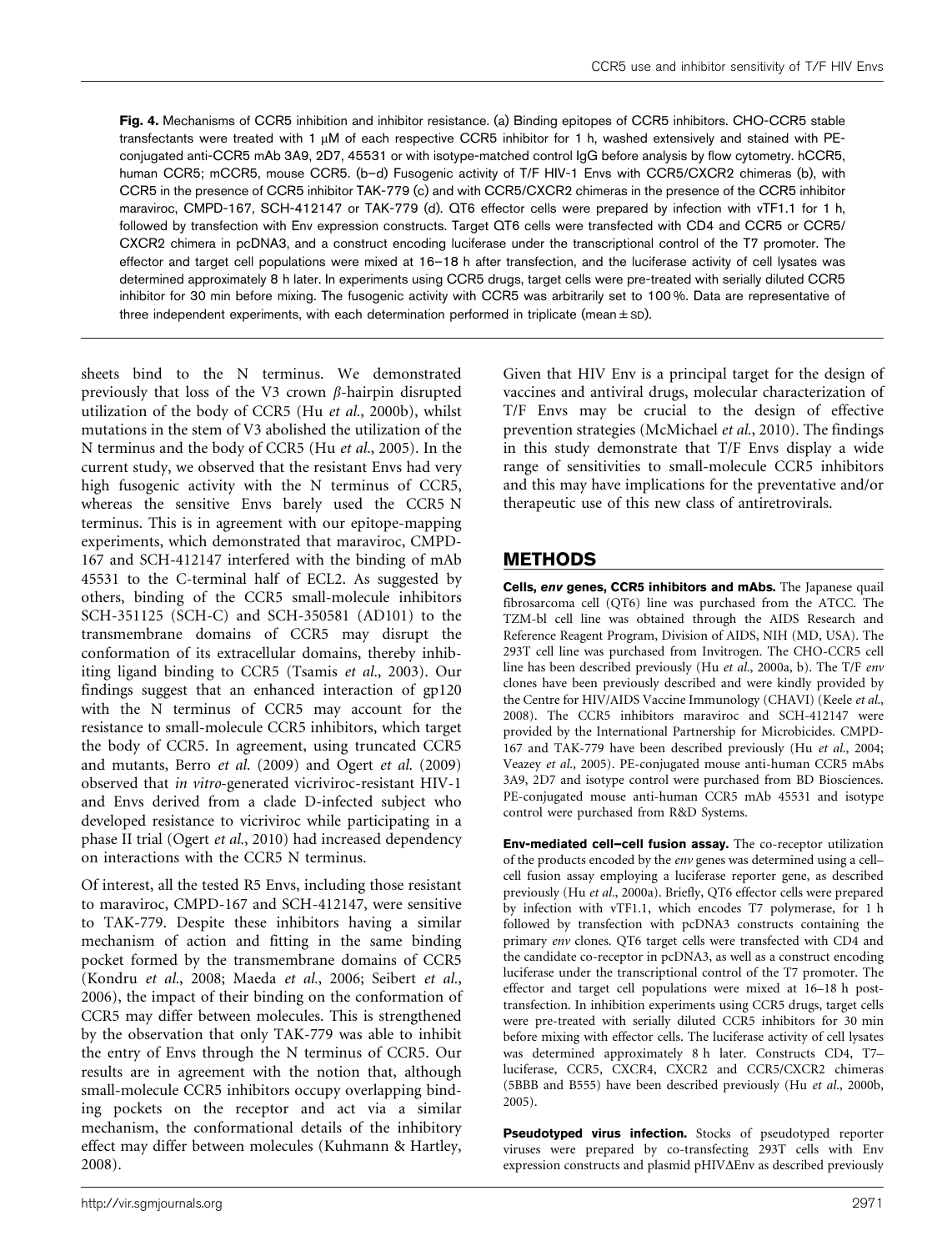<span id="page-7-0"></span>(Hu et al., 2005). Single-cycle infection was assessed in TZM-bl cells pre-treated with serially diluted CCR5 inhibitors for 30 min. The luciferase activity of cell lysates was determined at 48 h posttransfection.

Flow cytometry. CHO-hCCR5 cells were treated with  $1 \mu M$  of the respective CCR5 inhibitor at 37 °C for 1 h and then stained with anti-CCR5 mAb. Cells were analysed on a FACScan device (Becton Dickinson) as described previously (Hu et al., 2004).

**Sequence analysis.** The sequences of HIV-1 env genes have been reported previously (Keele et al., 2008). The amino acid sequences of env genes were aligned using BioEdit 7.0.

## ACKNOWLEDGEMENTS

This work was supported by grants from the Hotung Trust, NIAID Cooperative Agreement (U19 AI76982), EUROPRISE (EC FP6 037611), CHAVI (NIH AI-0678501), the Ministry of Science and Technology of China (2006CB504200, 2008ZX10001-002, 2008ZX10001-015) and the National Natural Science Foundation of China (30872357).

## REFERENCES

Aasa-Chapman, M. M., Seymour, C. R., Williams, I. & McKnight, A. (2006). Novel envelope determinants for CCR3 use by human immunodeficiency virus. J Virol 80, 10884–10889.

Anastassopoulou, C. G., Ketas, T. J., Klasse, P. J. & Moore, J. P. (2009). Resistance to CCR5 inhibitors caused by sequence changes in the fusion peptide of HIV-1 gp41. Proc Natl Acad Sci U S A 106, 5318–5323.

Baba, M., Nishimura, O., Kanzaki, N., Okamoto, M., Sawada, H., Iizawa, Y., Shiraishi, M., Aramaki, Y., Okonogi, K. & other authors (1999). A small-molecule, nonpeptide CCR5 antagonist with highly potent and selective anti-HIV-1 activity. Proc Natl Acad Sci U S A 96, 5698–5703.

Berro, R., Sanders, R. W., Lu, M., Klasse, P. J. & Moore, J. P. (2009). Two HIV-1 variants resistant to small molecule CCR5 inhibitors differ in how they use CCR5 for entry. PLoS Pathog 5, e1000548.

Briz, V., Poveda, E. & Soriano, V. (2006). HIV entry inhibitors: mechanisms of action and resistance pathways. J Antimicrob Chemother 57, 619–627.

Dorr, P., Westby, M., Dobbs, S., Griffin, P., Irvine, B., Macartney, M., Mori, J., Rickett, G., Smith-Burchnell, C. & other authors (2005). Maraviroc (UK-427,857), a potent, orally bioavailable, and selective small-molecule inhibitor of chemokine receptor CCR5 with broadspectrum anti-human immunodeficiency virus type 1 activity. Antimicrob Agents Chemother 49, 4721–4732.

Dragic, T., Trkola, A., Thompson, D. A., Cormier, E. G., Kajumo, F. A., Maxwell, E., Lin, S. W., Ying, W., Smith, S. O. & other authors (2000). A binding pocket for a small molecule inhibitor of HIV-1 entry within the transmembrane helices of CCR5. Proc Natl Acad Sci U S A 97, 5639–5644.

Gao, P., Zhou, X. Y., Yashiro-Ohtani, Y., Yang, Y. F., Sugimoto, N., Ono, S., Nakanishi, T., Obika, S., Imanishi, T. & other authors (2003). The unique target specificity of a nonpeptide chemokine receptor antagonist: selective blockade of two Th1 chemokine receptors CCR5 and CXCR3. J Leukoc Biol 73, 273–280.

Gulick, R. M., Su, Z., Flexner, C., Hughes, M. D., Skolnik, P. R., Wilkin, T. J., Gross, R., Krambrink, A., Coakley, E. & other authors (2007). Phase 2 study of the safety and efficacy of vicriviroc, a CCR5 inhibitor, in HIV-1-infected, treatment-experienced patients: AIDS clinical trials group 5211. J Infect Dis 196, 304–312.

Gulick, R. M., Lalezari, J., Goodrich, J., Clumeck, N., DeJesus, E., Horban, A., Nadler, J., Clotet, B., Karlsson, A. & other authors (2008). Maraviroc for previously treated patients with R5 HIV-1 infection. N Engl J Med 359, 1429–1441.

Hu, Q., Barry, A. P., Wang, Z., Connolly, S. M., Peiper, S. C. & Greenberg, M. L. (2000a). Evolution of the human immunodeficiency virus type 1 envelope during infection reveals molecular corollaries of specificity for coreceptor utilization and AIDS pathogenesis. J Virol 74, 11858–11872.

Hu, Q., Trent, J. O., Tomaras, G. D., Wang, Z., Murray, J. L., Conolly, S. M., Navenot, J. M., Barry, A. P., Greenberg, M. L. & other authors (2000b). Identification of Env determinants in V3 that influence the molecular anatomy of CCR5 utilization. J Mol Biol 302, 359–375.

Hu, Q., Frank, I., Williams, V., Santos, J. J., Watts, P., Griffin, G. E., Moore, J. P., Pope, M. & Shattock, R. J. (2004). Blockade of attachment and fusion receptors inhibits HIV-1 infection of human cervical tissue. J Exp Med 199, 1065–1075.

Hu, Q., Napier, K. B., Trent, J. O., Wang, Z., Taylor, S., Griffin, G. E., Peiper, S. C. & Shattock, R. J. (2005). Restricted variable residues in the C-terminal segment of HIV-1 V3 loop regulate the molecular anatomy of CCR5 utilization. J Mol Biol 350, 699–712.

Keele, B. F., Giorgi, E. E., Salazar-Gonzalez, J. F., Decker, J. M., Pham, K. T., Salazar, M. G., Sun, C., Grayson, T., Wang, S. & other authors (2008). Identification and characterization of transmitted and early founder virus envelopes in primary HIV-1 infection. Proc Natl Acad Sci U S A 105, 7552–7557.

Ketas, T. J., Kuhmann, S. E., Palmer, A., Zurita, J., He, W., Ahuja, S. K., Klasse, P. J. & Moore, J. P. (2007). Cell surface expression of CCR5 and other host factors influence the inhibition of HIV-1 infection of human lymphocytes by CCR5 ligands. Virology 364, 281–290.

Klasse, P. J., Shattock, R. & Moore, J. P. (2008). Antiretroviral drugbased microbicides to prevent HIV-1 sexual transmission. Annu Rev Med 59, 455–471.

Kondru, R., Zhang, J., Ji, C., Mirzadegan, T., Rotstein, D., Sankuratri, S. & Dioszegi, M. (2008). Molecular interactions of CCR5 with major classes of small-molecule anti-HIV CCR5 antagonists. Mol Pharmacol 73, 789–800.

Kuhmann, S. E. & Hartley, O. (2008). Targeting chemokine receptors in HIV: a status report. Annu Rev Pharmacol Toxicol 48, 425–461.

Lee, B., Sharron, M., Blanpain, C., Doranz, B. J., Vakili, J., Setoh, P., Berg, E., Liu, G., Guy, H. R. & other authors (1999). Epitope mapping of CCR5 reveals multiple conformational states and distinct but overlapping structures involved in chemokine and coreceptor function. J Biol Chem 274, 9617–9626.

Maeda, K., Das, D., Ogata-Aoki, H., Nakata, H., Miyakawa, T., Tojo, Y., Norman, R., Takaoka, Y., Ding, J. & other authors (2006). Structural and molecular interactions of CCR5 inhibitors with CCR5. J Biol Chem 281, 12688–12698.

McMichael, A. J., Borrow, P., Tomaras, G. D., Goonetilleke, N. & Haynes, B. F. (2010). The immune response during acute HIV-1 infection: clues for vaccine development. Nat Rev Immunol 10, 11–23.

Nedellec, R., Coetzer, M., Shimizu, N., Hoshino, H., Polonis, V. R., Morris, L., Martensson, U. E., Binley, J., Overbaugh, J. & other authors (2009). Virus entry via the alternative coreceptors CCR3 and FPRL1 differs by human immunodeficiency virus type 1 subtype. J Virol 83, 8353–8363.

Ogert, R. A., Wojcik, L., Buontempo, C., Ba, L., Buontempo, P., Ralston, R., Strizki, J. & Howe, J. A. (2008). Mapping resistance to the CCR5 co-receptor antagonist vicriviroc using heterologous chimeric